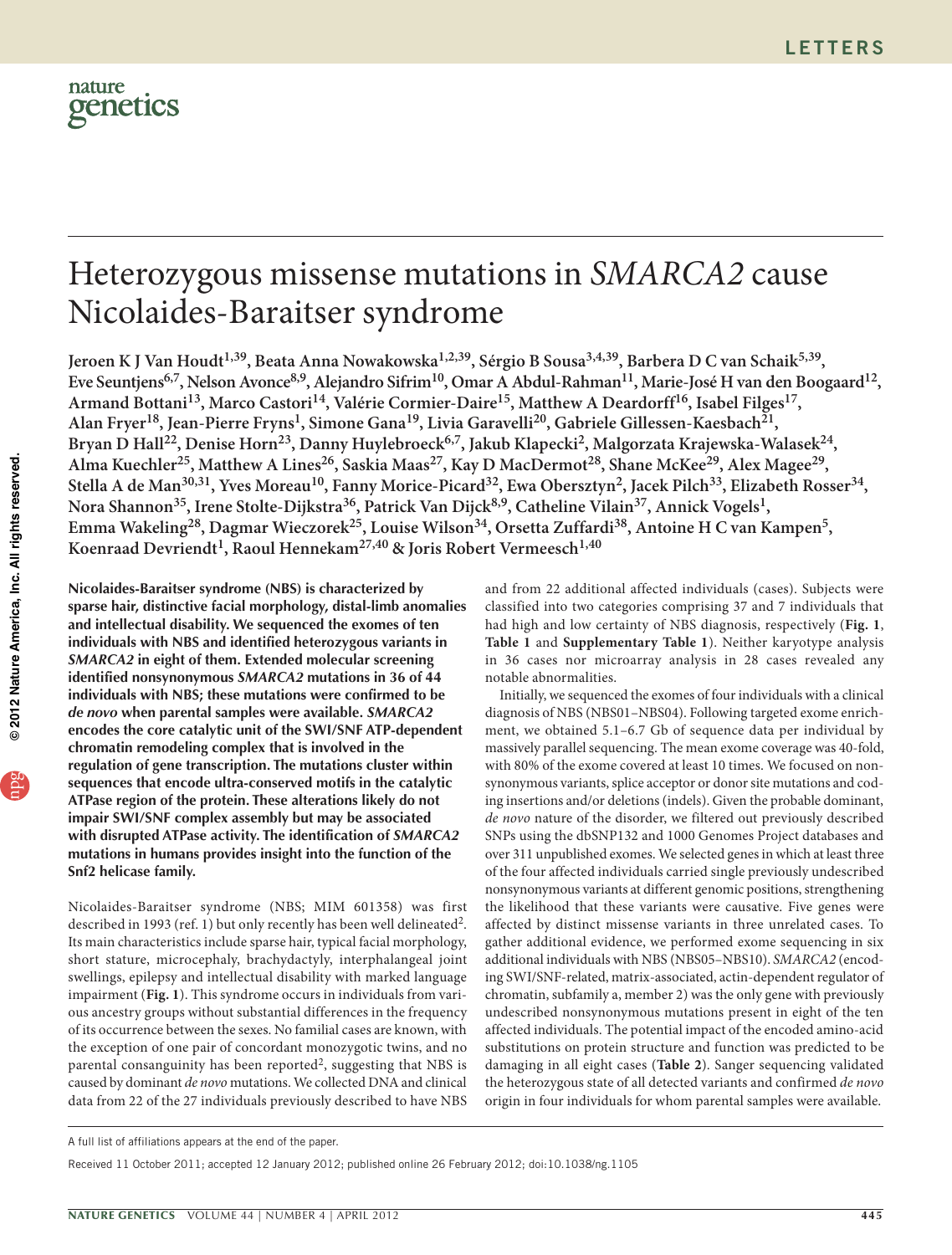## **LETTERS**

<span id="page-1-0"></span>Figure 1 Photographs of four individuals with NBS in whom *SMARCA2* mutations were identified. (a,b) NBS08 (female), the first reported individual with  $NBS<sup>1</sup>$ , at 12 years (a) and 32 years (b). (c,d) NBS33 (male) at 9 years and 9 months (c) and 10 years and 11 months (d). (e–g) NBS21 (male) at 1 year (e), 1 year and 9 months (f) and 5 years and 3 months (g). (h–l) NBS13 (female) at birth (h), 1 year (i), 4 years (j), 14 years (k) and 21 years (l). Note the clinical variability and changing phenotype with age, with progressive facial coarsening. NBS13 shows many but not all classical features: note that sparseness of hair was present to a mild degree at a young age and was later no longer visible. We obtained written informed consent to publish clinical photographs from these individuals.



*SMARCA2* is located on chromosome 9p24.3 and consists of 34 exons. All eight mutations were located in the region of the gene encoding the ATPase domain (exons 15–25; 490 amino acids; **[Fig.](#page-3-0) 2**), which is 100% conserved in chimpanzee and mouse and 94.7% conserved in zebrafish compared to the human protein (**Supplementary Fig. 1**). We performed Sanger sequencing of exons 15 to 25 in 34 additional affected individuals and identified 27 nonsynonymous mutations and one splice-site mutation 2 bp downstream of exon 24 (**[Fig.](#page-3-0) 2b** and **[Table 2](#page-2-0)**). None of these mutations was present in over 1,300 exomes of unaffected individuals (**Supplementary Table 2**). Taking these results together, we identified nonsynonymous *SMARCA2* mutations in a total of 36 of the 44 individuals studied. In each of the 15 individuals for whom DNA from both parents was available, the *SMARCA2* variant was confirmed to be *de novo*. The splicesite variant could only be assessed as absent in a single parent. The 36 exonic mutations were clustered in exons 15 ( $n = 4$ ), 18 ( $n = 11$ ), 19 (*n* = 3), 24 (*n* = 4) and 25 (*n* = 14). We sequenced all remaining exons in mutation-negative cases, but the variants we detected in these individuals were also observed in the control exome group (**Supplementary Table 2**) and were therefore considered not to be causal. We could not distinguish any specific phenotypic differences between individuals with the different mutations, nor could we identify substantive specific differences between the mutation-positive and mutation-negative cases. Nevertheless, the overall subjective certainty of the clinical diagnosis was shown to be important, as mutations were found in 34 of 37 individuals with certain diagnosis and in only 2 of 7 individuals with uncertain diagnosis (**[Table 1](#page-1-1)**).

SMARCA2 (previously known as BRM) is classified in the Snf2 family of helicase-related proteins that are characterized by the presence of the conserved Snf2 family ATPase domain<sup>3</sup> ([Fig. 2](#page-3-0)). These nuclear ATPases are the core enzymatic subunits of chromatin remodeling protein complexes. SMARCA2 is the catalytic subunit of the main human BRM-associated factors (BAF) complex, with BAF belonging to the SWI/SNF family of ATPase-dependent chromatin remodelers that regulate gene expression, differentiation and development<sup>4</sup>. SWI/ SNF proteins mediate gene expression by repositioning or removing nucleosomes, thereby making DNA more accessible to transcription factors and key cellular proteins, facilitating both the induction and repression of genes<sup>5</sup>. In mammals, SWI/SNF family complexes are very diverse in subunit composition and, hence, are present in multiple forms. BAF is highly conserved in eukaryotes and is composed of multiple subunits, including either SMARCA2 or SMARCA4 (previously known as BRG1) as the central ATPase subunit. This subunit diversity suggests that different complexes may have tissue- and stage-specific

roles during development and cell differentiation. The unique composition of BAF correlates grossly with the specific gene expression required for maintaining cell state. Although the exact mechanistic basis for this maintenance is unknown, exchange of SMARCA4 for the SMARCA2 subunit helps to drive the transition from pluripotency to multipotency[4,](#page-4-2)[6](#page-4-4). Somatic loss of both *SMARCA2* and *SMARCA*4 has been reported in 15–25% of malignant cell lines and solid tumors, suggesting that they act as tumor suppressor genes<sup>[5,](#page-4-3)7</sup>.

We evaluated the correlation of *SMARCA2* expression with some of the major NBS features (intellectual disability, microcephaly and hypotrichosis) by performing immunohistochemical studies of Smarca2 expression in the developing cerebral cortex and hair follicles of mouse embryos, using two independent antibodies to Smarca2 on paraffin-embedded sections. At embryonic day (E) 14.5 and E15.5, Smarca2 levels were high in the post-mitotic neurons of the cortical plate (**Supplementary Fig. 2a**–**c**) and were generally low in the progenitor regions (ventricular and subventricular zones). Consistently, high levels of *Smarca2* gene expression have been reported in the cortical plate (GenePaint) at E14.5 (**Supplementary Fig. 2d**). There was a

## <span id="page-1-1"></span>Table 1 Summary of clinical findings in individuals with NBS examined in this study

|                                      | Cases with               | Cases without                        |
|--------------------------------------|--------------------------|--------------------------------------|
|                                      | nonsynonymous<br>SMARCA2 | nonsynonymous<br>SMARCA <sub>2</sub> |
| <b>Clinical features</b>             | mutation ( $n = 36$ )    | mutation ( $n = 8$ )                 |
| Clinical diagnosis of NBS, reliable  | 34/36                    | 3/8                                  |
| Clinical diagnosis of NBS, possible  | 2/36                     | 5/8                                  |
| Prenatal growth retardation          | 10/34                    | 2/7                                  |
| Postnatal growth retardation         | 19/36                    | 4/8                                  |
| Intellectual disability              | $3 - 9 - 24/36$          | $0 - 1 - 7/8$                        |
| (mild-moderate-severe/total)         |                          |                                      |
| Seizures                             | 22/35                    | 2/8                                  |
| Microcephaly                         | 19/35                    | 3/8                                  |
| Sparse hair                          | 35/36                    | 7/8                                  |
| Increased skin wrinkling             | 18/36                    | 2/8                                  |
| Thick, anteverted alae nasi          | 32/36                    | 6/8                                  |
| Broad philtrum                       | 31/36                    | 8/8                                  |
| Long philtrum                        | 29/36                    | 6/8                                  |
| Large mouth                          | 34/36                    | 7/8                                  |
| Thin upper vermillion                | 27/36                    | 5/8                                  |
| Thick lower vermillion               | 32/36                    | 8/8                                  |
| Prominent interphalangeal joints     | 28/35                    | 4/8                                  |
| Prominent distal phalanges           | 21/35                    | 5/8                                  |
| Short metacarpals and/or metatarsals | 16/32                    | 3/6                                  |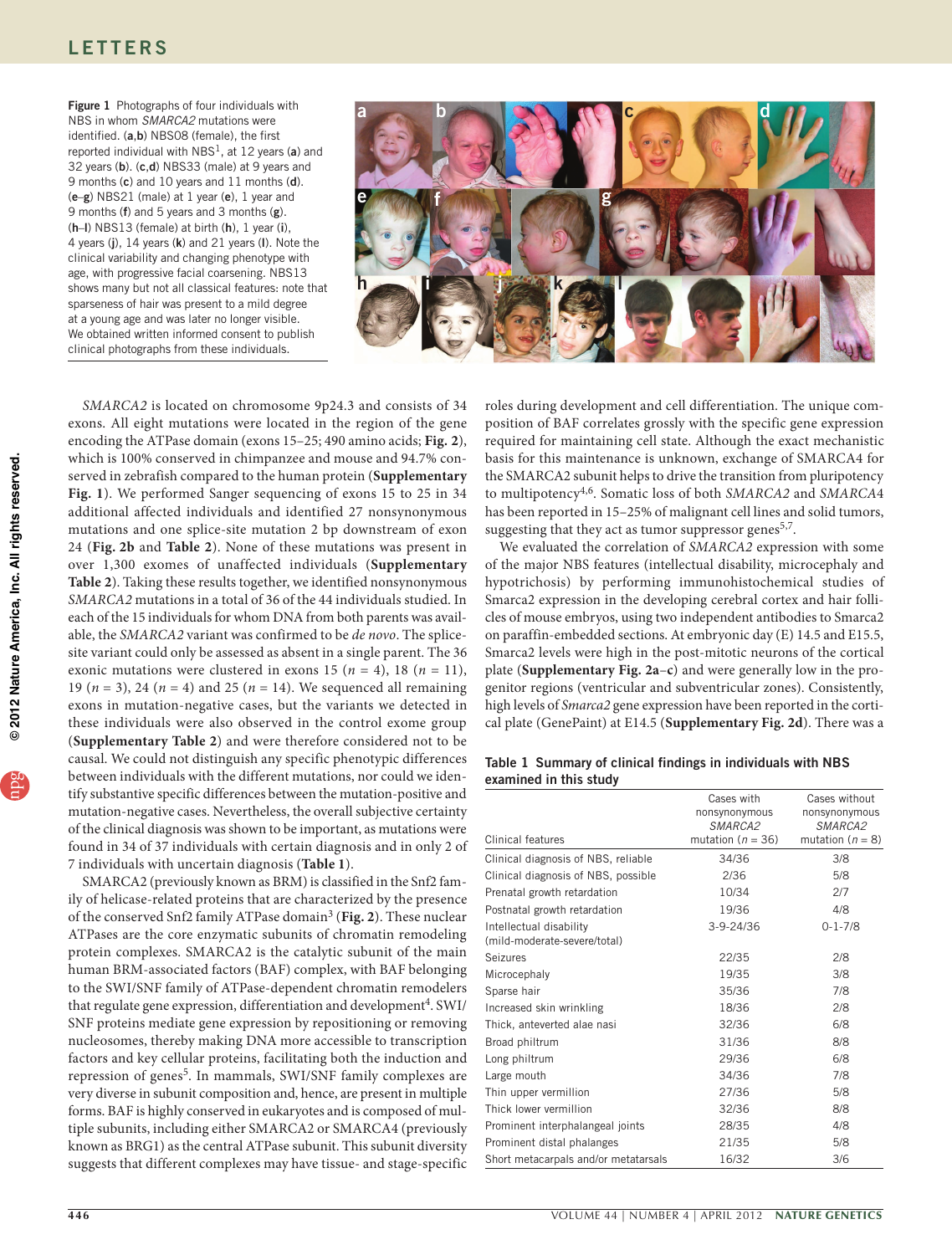decrease in expression around E16.5 (**Supplementary Fig. 2e**,**f**), after which we found neurons that were intensely stained for Smarca2 in an area corresponding to layer 5 (**Supplementary Fig. 2g**–**i**). In the adult cortex and hippocampus, Smarca2-positive cells resided in the cortex and hippocampus (**Supplementary Fig. 2j**). Cells within the epithelium of developing early hair follicles produced Smarca2 (**Supplementary Fig. 2k**,**l**), suggesting a possible function in hair follicle development. These data show that Smarca2 is expressed at sites consistent with the phenotypes observed in individuals with NB[S2](#page-4-0).

major developmental abnormalities<sup>[6,](#page-4-4)[9](#page-4-8)</sup> and that none of the variants we identified were truncating, we predict that the mutations identified in NBS act in a dominant-negative or gain-of-function manner. All nonsynonymous *SMARCA2* mutations altered ultra-conserved amino acids (**[Fig. 2b](#page-3-0)** and **[Table 2](#page-2-0)**), including seven helicase-related sequence motifs that define the SNF2 domain: motifs I, II, III and VI and the SNF2 domain D motif (**[Fig. 2](#page-3-0)**). Motifs I, II and III have been associated with nucleotide binding and motif D with DNA interaction and ATP hydrolysis<sup>3</sup>. In addition, seven mutations were localized to motifs that were not previously known to be highly conserved. The SNF2 domain is identical in both SMARCA4 and SMARCA2

Considering that deletions encompassing human *SMARCA2* do not cause NBS[8](#page-4-7), that mice lacking functional Smarca2 do not present

<span id="page-2-0"></span>

|                    |                | Exome sequenced          | Mutation <sup>a</sup>  | Exon    | Confirmed de novob<br>Predictions <sup>d</sup> |                          |                   |                              |   |   |   |                          |
|--------------------|----------------|--------------------------|------------------------|---------|------------------------------------------------|--------------------------|-------------------|------------------------------|---|---|---|--------------------------|
| Subject            | Group          |                          |                        |         | Mother                                         | Father                   | Amino-acid change | Chr. 9 position <sup>c</sup> | S | L | M | P                        |
| NBS01              | $\mathbf{1}$   | $^{\mathrm{+}}$          | c.3637C>T              | 25      | $\overline{\phantom{0}}$                       | $\overline{\phantom{0}}$ | p.Arg1213Trp      | 2116002                      | D | D | D | D                        |
| NBS02              | $\mathbf{1}$   | $^{+}$                   | c.3604G > T            | 25      | $^{+}$                                         | $^{+}$                   | p.Gly1202Cys      | 2115969                      | D | D | D | P                        |
| NBS03              | $\overline{c}$ | $^{+}$                   |                        |         |                                                |                          |                   |                              |   |   |   |                          |
| NBS04              | $\mathbf{1}$   | $^{+}$                   | c.3476G>A              | 25      | $^{+}$                                         | $\! + \!\!\!\!$          | p.Arg1159GIn      | 2115841                      | D | D | D | P                        |
| NBS05              | $1\,$          | $^{+}$                   |                        |         |                                                |                          |                   |                              |   |   |   |                          |
| NBS06              | $\mathbf{1}$   | $^{+}$                   | c.3473A>T              | 25      | $^{+}$                                         | $\! + \!\!\!\!$          | p.Asp1158Val      | 2115838                      | D | D | D | D                        |
| NBS07              | $\mathbf{1}$   | $^{+}$                   | c.3475C>G              | 25      | $^{+}$                                         | $^{+}$                   | p.Arg1159Gly      | 2115840                      | D | D | D | P                        |
| NBS08              | $1\,$          | $^{+}$                   | c.2642G>T              | 18      | $^{+}$                                         | $\qquad \qquad -$        | p.Gly881Val       | 2086944                      | D | D | D | $\overline{\phantom{a}}$ |
| NBS09              | $\mathbf{1}$   | $^{+}$                   | c.3485G > A            | 25      | $^{+}$                                         | $^{+}$                   | p.Arg1162His      | 2115850                      | D | D | D | P                        |
| NBS10              | $\mathbf{1}$   | $^{+}$                   | c.3476G > T            | 25      | $\qquad \qquad -$                              | $\qquad \qquad -$        | p.Arg1159Leu      | 2115841                      | D | D | D | P                        |
| NBS11              | $\overline{c}$ |                          |                        |         |                                                |                          |                   |                              |   |   |   |                          |
| NBS12              | $\mathbf{1}$   | $\overline{a}$           | c.2648C>T              | 18      | $^{+}$                                         | $^{+}$                   | p.Pro883Leu       | 2086950                      | D | D | D | $\overline{\phantom{a}}$ |
| NBS13              | $\mathbf{1}$   | $\overline{a}$           | c.3476G>A              | 25      | $^{+}$                                         | $^{+}$                   | p.Arg1159GIn      | 2115841                      | D | D | D | P                        |
| NBS14              | $\mathbf{1}$   | $\overline{\phantom{0}}$ | c.3602C > T            | 25      | $^{+}$                                         | $\! + \!\!\!\!$          | p.Ala1201Val      | 2115967                      | D | D | D | B                        |
| NBS15              | $\mathbf{1}$   |                          | c.2815C>T              | 19      | $^{+}$                                         | $^{+}$                   | p.His939Tyr       | 2088545                      | D | D | D | D                        |
| NBS16              | $\overline{c}$ | $\overline{\phantom{0}}$ | c.2267C>T              | 15      | $\overline{\phantom{0}}$                       | $\overline{\phantom{0}}$ | p.Thr756Ile       | 2081914                      | D | D | D | P                        |
| NBS17              | $\overline{c}$ |                          | $c.3456 + 2T > G$      | Intronf | $\ddot{}$                                      | $\overline{\phantom{0}}$ |                   | 2110419                      |   |   |   |                          |
| NBS18              | $\mathbf{1}$   | $\overline{\phantom{0}}$ | c.3313C>T              | 24      | $^{+}$                                         | $^{+}$                   | p.Arg1105Cys      | 2110274                      | D | D | D | D                        |
| NBS19              | $\mathbf{1}$   | $\overline{a}$           | c.2556A>C              | 18      | $^{+}$                                         | $\overline{\phantom{0}}$ | p.Glu852Asp       | 2086858                      | D | D | D | $\mathsf{P}$             |
| <b>NBS20</b>       | $\mathbf{1}$   | $\overline{\phantom{0}}$ | c.2641G > C            | 18      | $\overline{\phantom{0}}$                       | $\overline{\phantom{0}}$ | p.Gly881Arg       | 2086943                      | D | D | D | $\overline{\phantom{0}}$ |
| NBS21              | $\mathbf{1}$   | $\overline{a}$           | c.3404T>C              | 24      | $^{+}$                                         | $\overline{\phantom{0}}$ | p.Leu1135Pro      | 2110365                      | D | D | D | $\mathsf{P}$             |
| NBS22              | $\mathbf{1}$   | $\overline{a}$           | c.3562G > C            | 25      | $^{+}$                                         | $\overline{\phantom{0}}$ | p.Ala1188Pro      | 2115927                      | D | D | D | B                        |
| NBS23              | $\mathbf{1}$   | $\overline{\phantom{0}}$ | c.3314G > C            | 24      | $\equiv$                                       | $\overline{\phantom{0}}$ | p.Arg1105Pro      | 2110275                      | D | D | D | P                        |
| NBS24 <sup>e</sup> | $\mathbf{1}$   |                          | c.2255G > C            | 15      |                                                | $\overline{\phantom{0}}$ | p.Gly752Ala       | 2081902                      | D | D | D | P                        |
| NBS25 <sup>e</sup> | $\mathbf{1}$   | $\overline{a}$           | c.2255G > C            | 15      | $\overline{\phantom{0}}$                       | $\overline{\phantom{0}}$ | p.Gly752Ala       | 2081902                      | D | D | D | P                        |
| <b>NBS26</b>       | $1\,$          | $\overline{a}$           | c.2648C>T              | 18      |                                                | $\overline{\phantom{0}}$ | p.Pro883Leu       | 2086950                      | D | D | D | $\overline{\phantom{0}}$ |
| NBS27              | $\mathbf{1}$   | $\overline{\phantom{0}}$ | c.2554G > A            | 18      | $\overline{a}$                                 | $\qquad \qquad +$        | p.Glu852Lys       | 2086856                      | D | D | D | $\mathsf{P}$             |
| <b>NBS28</b>       | $\mathbf{1}$   | $\overline{\phantom{0}}$ | c.2560C>A<br>c.2562C>A | 18      | $\overline{\phantom{0}}$                       | $\qquad \qquad -$        | p.His854Leu       | 2086862                      | D | D | D | D                        |
| NBS29              | $\mathbf{1}$   | $\overline{a}$           | c.2648C>T              | 18      | $\overline{\phantom{0}}$                       | $\overline{\phantom{0}}$ | p.Pro883Leu       | 2086950                      | D | D | D |                          |
| <b>NBS30</b>       | $\mathbf{1}$   | $\qquad \qquad -$        | c.2837T>C              | 19      | $\overline{a}$                                 | $\overline{\phantom{0}}$ | p.Leu946Ser       | 2088567                      | D | D | D | B                        |
| NBS31              | $\mathbf{1}$   | no                       | c.3614A > G            | 25      | $\overline{\phantom{0}}$                       | $\overline{\phantom{0}}$ | p.Asp1205Gly      | 2115979                      | D | D | D | P                        |
| NBS32              | $\mathbf{1}$   | no                       |                        |         |                                                |                          |                   |                              |   |   |   |                          |
| NBS33              | $\mathbf{1}$   | no                       | c.2561A > G            | 18      | $^{+}$                                         | $^{+}$                   | p.His854Arg       | 2086863                      | D | D | D | D                        |
| NBS34              | $1\,$          | no                       | c.3602C>T              | 25      | $\overline{\phantom{0}}$                       | $\overline{\phantom{0}}$ | p.Ala1201Val      | 2115967                      | D | D | D | B                        |
| NBS35              | $\mathbf{1}$   | no                       | c.2264A>G              | 15      | $^{+}$                                         | $\! + \!$                | p.Lys755Arg       | 2081911                      | D | D | D | P                        |
| NBS36              | $\overline{c}$ | no                       |                        |         |                                                |                          |                   |                              |   |   |   |                          |
| NBS37              | $1\,$          | no                       | c.3436A>C              | 24      | $\overline{\phantom{0}}$                       | $\overline{\phantom{0}}$ | p.Ser1146Arg      | 2110397                      | D | D | D | P                        |
| NBS38              | $1\,$          | no                       |                        |         |                                                | $\overline{a}$           |                   |                              |   |   |   |                          |
| NBS39              | $\mathbf{1}$   | no                       | c.2838A>T              | 19      | $\overline{a}$                                 | $\overline{\phantom{0}}$ | p.Leu946Phe       | 2088568                      | D | D | D | B                        |
| NBS40              | $\overline{c}$ | no                       |                        |         |                                                |                          |                   |                              |   |   |   |                          |
| NBS41              | $\mathbf{2}$   | no                       | c.3485G>A              | 25      | $^{+}$                                         | $\overline{\phantom{0}}$ | p.Arg1162His      | 2115850                      | D | D | D | P                        |
| NBS42              | $\mathbf{1}$   | no                       | c.3602C>T              | 25      | $^{+}$                                         | $\! + \!$                | p.Ala1201Val      | 2115967                      | D | D | D | B                        |
| NBS43              | $1\,$          | no                       | c.2551G > C            | 18      | $^{+}$                                         | $^{+}$                   | p.Asp851His       | 2086853                      | D | D | D | P                        |
| NBS44              | $\mathbf{1}$   | no                       | c.2563C>G              | 18      | $^{+}$                                         | $^{+}$                   | p.Arg855Gly       | 2086865                      | D | D | D | P                        |

<sup>a</sup>Mutation numbering is based on NM\_003070. <sup>b</sup>For parental samples: +, confirmed not to be present in parental samples; –, no parental sample available. <sup>c</sup>Chromosomal positions based on<br>buid hg19 (Feb. 2009, UCSC Genom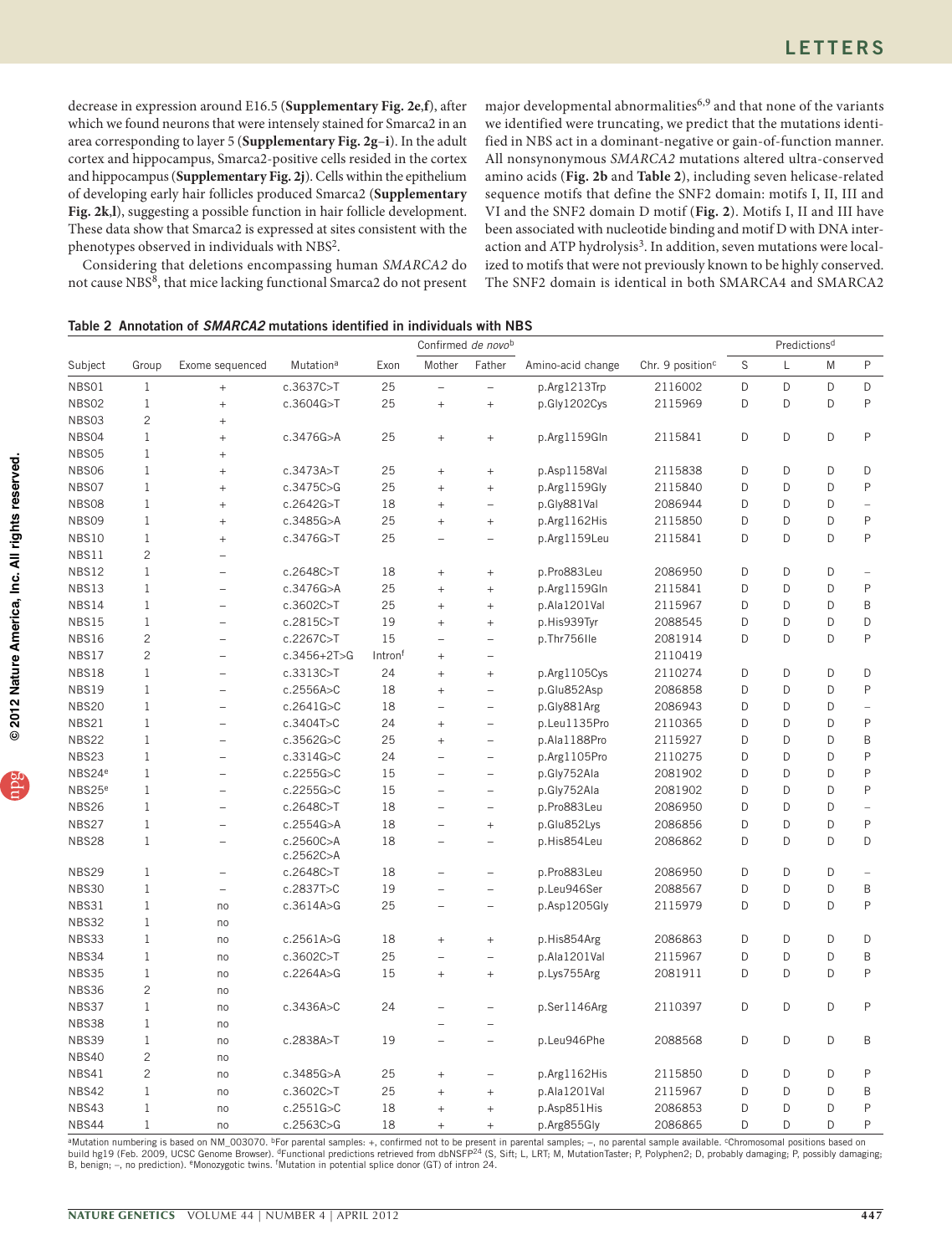

<span id="page-3-0"></span>Figure 2 Exons, protein domains, conserved motifs and mutation spectrum for *SMARCA2*. (a) *SMARCA2* is composed of 34 exons that encode 9 conserved domains (blue)<sup>7</sup>. QLQ, glutamine-leucine-glutamine domain; proline, proline-rich domain; HSA, small helicase/SANT-associated domain; BRK, brahma and kismet domain; SNF2\_N and HELICASE\_C, DNA-dependent ATPase domains. The Snf2 family is characterized by seven helicaserelated sequence motifs defining the ATPase domain. (b) Amino-acid alignment for the mutated conserved motifs in the catalytic ATPase domain for human SMARCA2 and SMARCA4 and yeast Snf2, showing the conserved structural motifs in Snf2 subfamilies<sup>3</sup>. The amino-acid substitutions in individuals with NBS are indicated with rectangles above the alignment (black, confirmed *de novo*; dark gray, mutation is absent in one available parent; light gray, no parental DNA available). Targeted alterations in yeast used for functional assays<sup>11</sup> are indicated by white rectangles below the alignment.

and is highly conserved in yeast SNF2. In addition, a chimera of yeast SNF2 and human SMARCA4 with the DNA-dependent helicase domain of SNF2 replaced by the corresponding human sequence restored normal mitotic growth and capacity for transcriptional coactivation in *snf2*-deficient yeast cells, proving functional conser-vation of this domain<sup>[10](#page-4-9)</sup>. Mutations of yeast *snf2* affecting conserved motifs resulted in dominant-negative activity in a functional assay<sup>[11](#page-4-10)</sup>, and two of these mutations are identical to *SMARCA2* mutations in individuals with NBS, while four map to the same motifs (**[Fig. 2](#page-3-0)**). This clustering of mutations provides genetic evidence that abolishing the ATP hydrolyzing engine, which provides energy directed toward the repositioning of histones on DNA, causes functional inactivation<sup>[12,](#page-4-11)[13](#page-4-12)</sup>. Crystal structures of helicases have shown that all seven conserved motifs within the SNF2 domain lie in close proximity to the nucleotide-binding site and are thus probably involved in nucleotide binding and ATP hydrolysis $14,15$  $14,15$ . Structural and mutagenesis studies have shown that each of the conserved motifs has a role in the transformation of chemical energy from ATP hydrolysis to mechanical motion. These data, together with the mutations identified in individuals with NBS, support a model in which dysfunctional but structurally undamaged SMARCA2 generates a BAF complex that is intact with respect to its composition and interacts properly with chromatin but is nonetheless functionally inactive, resulting in dominant-negative effects.

The identification of clustered mutations in a large number of individuals with NBS substantiates the notion that NBS is a distinct clinical entity. In addition, the collection of 44 individuals with NBS in a short time span since the syndrome's delineation shows that NBS is more common than was originally anticipated. Mutations in *SMARCA2* add it to a growing list of chromatin remodeling genes, including *SMARCAL1* (causing Schimke immunoosseous dysplasia (SIOD); MIM 242900)<sup>16</sup> and *CHD7* (causing CHARGE syndrome; MIM 214800) $4,5,17$  $4,5,17$  $4,5,17$ , that cause developmental abnormalities variably associated with intellectual disability. The CHD7 protein was recently shown to interact with SMARCA2 in human neural crest-like cells $18$ . We anticipate that mutations in genes encoding

other helicase family members and BAF complex proteins will be identified as the cause of developmental disorders.

**URLs.** GenePaint, <http://www.genepaint.org/>, Annotate-it!, http:// <www.annotate-it.org/>; Picard, [http://picard.sourceforge.net/;](http://picard.sourceforge.net/) GoNL, [http://www.dutchgenomeproject.com/;](http://www.dutchgenomeproject.com/) BGI, [http://en.genomics.cn/](http://en.genomics.cn/navigation/index.action) [navigation/index.action;](http://en.genomics.cn/navigation/index.action) Big Grid, [http://www.biggrid.nl/.](http://www.biggrid.nl/)

## **Methods**

Methods and any associated references are available in the online version of the paper at http://www.nature.com/naturegenetics/.

**Accession codes.** Exome sequencing data are available upon request to J.R.V. Exome variant data are available at the Annotate-it! website (see URLs).

*Note: Supplementary information is available on the Nature [Genetics](http://www.nature.com/naturegenetics/) website.*

#### **Acknowledgments**

We thank the Genome of the Netherlands Project (GoNL) for providing their variant data. GoNL is one of the rainbow projects of the Dutch hub of the Biobanking and Biomolecular Research Infrastructure (BBMRI-NL). We thank S. Olabarriaga and M. Santcroos for their support in using the Dutch Grid for data analysis. We thank T.J.L. de Ravel and P. Brady for critical reading of the manuscript and G. Peeters for technical support. We are grateful to the subjects and their families for participating in this study. This work was made possible by grants from the Agency for Innovation by Science and Technology (IWT; SBO-60848), the Catholic University of Leuven (PFV/10/016 SymBioSys and GOA/12/015 to J.R.V., Y.M. and K.D.), the Queen Elisabeth Medical Foundation (GSKE 1113 to D. Hu and E.S.) and the type 3 large-infrastructure support InfraMouse by the Flanders Hercules Foundation (to D. Hu). B.A.N. is supported by a KOLUMB fellowship from the Foundation for Polish Science. S.B.S. was supported by the Fundação Para a Ciência e Tecnologia (SFRH/ BD/46778/2008).

### **AUTHOR CONTRIBUTIONS**

J.R.V., K.D., R.H. and S.B.S. designed the experiments. J.K.J.V.H., A.S., Y.M., A.H.C.v.K. and B.D.C.v.S. performed bioinformatic analyses. S.B.S. and R.H. collected the study subjects. B.A.N. performed the sequencing. E.S. and D. Hu performed immunostaining. B.A.N., N.A. and P.v.D. performed functional studies.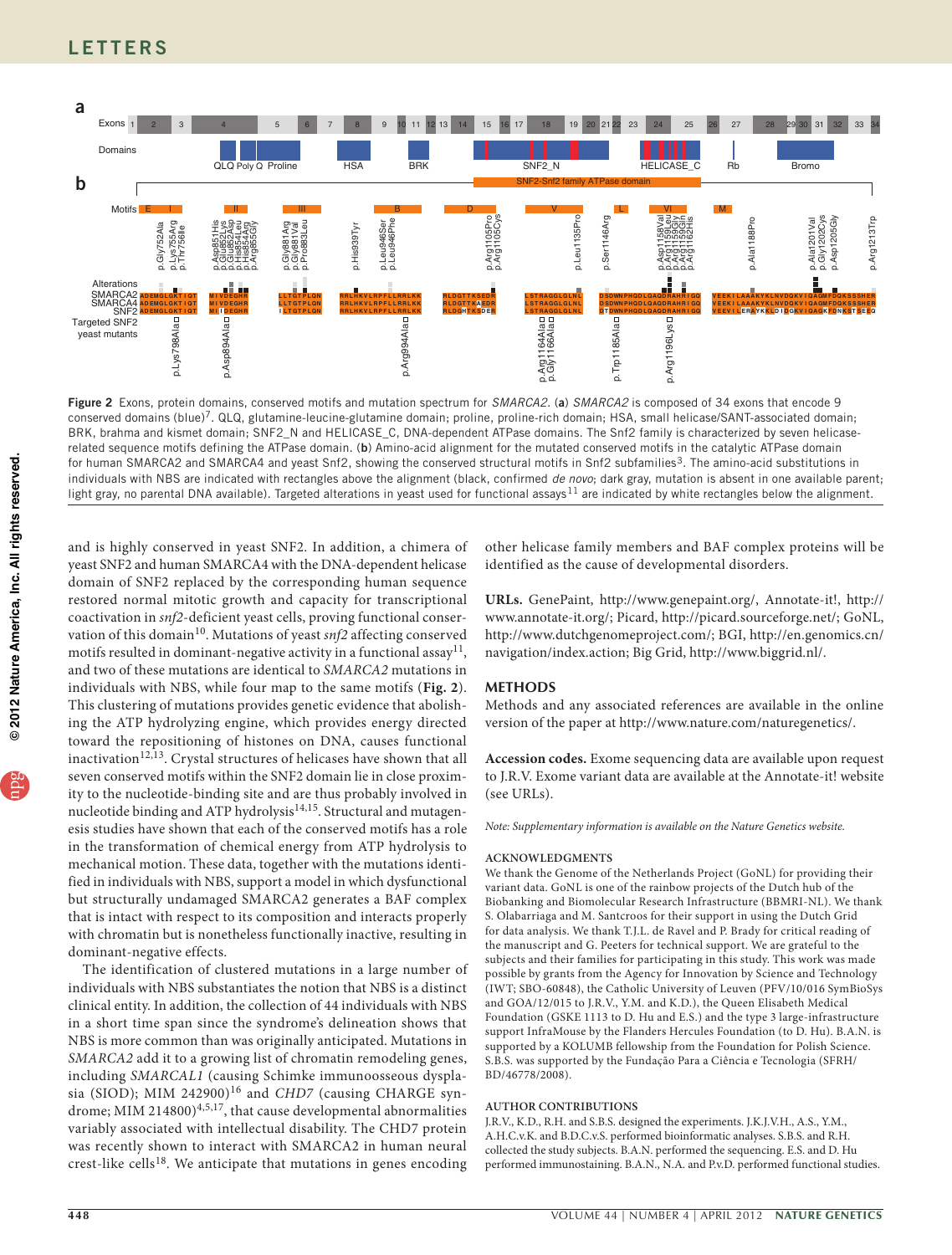O.A.A.-R., M.-J.H.v.d.B., A.B., M.C., V.C.-D., M.A.D., I.F., A.F., J.-P.F., L.G., S.G., G.G.-K., B.D.H., D. Ho, J.K., M.K.-W., A.K., K.D.M., M.A.L., S. Maas, S. McKee, A.M., S.A.d.M., F.M.-P., E.O., J.P., E.R., N.S., I.S.-D., C.V., A.V., E.W., D.W., L.W., O.Z., K.D. and R.H. contributed clinical cases and clinical data for the study. B.A.N., J.K.J.V.H., S.B.S., K.D., R.H. and J.R.V. wrote the manuscript.

## **COMPETING FINANCIAL INTERESTS**

The authors declare no competing financial interests.

Published online at [http://www.nature.com/naturegenetics/.](http://www.nature.com/naturegenetics/) Reprints and permissions information is available online at [http://www.nature.com/](http://www.nature.com/reprints/index.html) [reprints/index.html](http://www.nature.com/reprints/index.html).

- <span id="page-4-6"></span>1. Nicolaides, P. & Baraitser, M. An unusual syndrome with mental retardation and sparse hair. *Clin. Dysmorphol.* 2, 232–236 (1993).
- <span id="page-4-0"></span>2. Sousa, S.B. *et al.* Nicolaides-Baraitser syndrome: delineation of the phenotype. *Am. J. Med. Genet. A.* 149A, 1628–1640 (2009).
- <span id="page-4-1"></span>3. Flaus, A., Martin, D.M., Barton, G.J. & Owen-Hughes, T. Identification of multiple distinct Snf2 subfamilies with conserved structural motifs. *Nucleic Acids Res.* 34, 2887–2905 (2006).
- <span id="page-4-2"></span>4. Hargreaves, D.C. & Crabtree, G.R. ATP-dependent chromatin remodeling: genetics, genomics and mechanisms. *Cell Res.* 21, 396–420 (2011).
- <span id="page-4-3"></span>5. Liu, G. *et al.* Two novel *BRM* insertion promoter sequence variants are associated with loss of BRM expression and lung cancer risk. *Oncogene* 30, 3295–3304 (2011).
- <span id="page-4-4"></span>6. Magnani, L. & Cabot, R.A. Manipulation of *SMARCA2* and *SMARCA4* transcript levels in porcine embryos differentially alters development and expression of *SMARCA1*, *SOX2*, *NANOG*, and *EIF1*. *Reproduction* 137, 23–33 (2009).
- <span id="page-4-5"></span>7. Reisman, D., Glaros, S. & Thompson, E.A. The SWI/SNF complex and cancer. *Oncogene* 28, 1653–1668 (2009).
- <span id="page-4-7"></span>8. Christ, L.A., Crowe, C.A., Micale, M.A., Conroy, J.M. & Schwartz, S. Chromosome breakage hotspots and delineation of the critical region for the 9p-deletion syndrome. *Am. J. Hum. Genet.* 65, 1387–1395 (1999).
- <span id="page-4-8"></span>9. Bultman, S. *et al.* A *Brg1* null mutation in the mouse reveals functional differences among mammalian SWI/SNF complexes. *Mol. Cell* 6, 1287–1295 (2000).
- <span id="page-4-9"></span>10. Khavari, P.A., Peterson, C.L., Tamkun, J.W., Mendel, D.B. & Crabtree, G.R. BRG1 contains a conserved domain of the SWI2/SNF2 family necessary for normal mitotic growth and transcription. *Nature* 366, 170–174 (1993).
- <span id="page-4-10"></span>11. Richmond, E. & Peterson, C.L. Functional analysis of the DNA-stimulated ATPase domain of yeast SWI2/SNF2. *Nucleic Acids Res.* 24, 3685–3692 (1996).
- <span id="page-4-11"></span>12. Hall, M.C. & Matson, S.W. Helicase motifs: the engine that powers DNA unwinding. *Mol. Microbiol.* 34, 867–877 (1999).
- <span id="page-4-12"></span>13. de La Serna, I.L. *et al.* Mammalian SWI-SNF complexes contribute to activation of the *hsp70* gene. *Mol. Cell Biol.* 20, 2839–2851 (2000).
- <span id="page-4-13"></span>14. Subramanya, H.S., Bird, L.E., Brannigan, J.A. & Wigley, D.B. Crystal structure of a DExx box DNA helicase. *Nature* 384, 379–383 (1996).
- <span id="page-4-14"></span>15. Dürr, H., Flaus, A., Owen-Hughes, T. & Hopfner, K.P. Snf2 family ATPases and DExx box helicases: differences and unifying concepts from high-resolution crystal structures. *Nucleic Acids Res.* 34, 4160–4167 (2006).
- <span id="page-4-15"></span>16. Boerkoel, C.F. *et al.* Mutant chromatin remodeling protein SMARCAL1 causes Schimke immuno-osseous dysplasia. *Nat. Genet.* 30, 215–220 (2002).
- <span id="page-4-16"></span>17. Vissers, L.E. *et al.* Mutations in a new member of the chromodomain gene family cause CHARGE syndrome. *Nat. Genet.* 36, 955–957 (2004).
- <span id="page-4-17"></span>18. Bajpai, R. *et al.* CHD7 cooperates with PBAF to control multipotent neural crest formation. *Nature* 463, 958–962 (2010).

<sup>1</sup>Center for Human Genetics, Catholic University Leuven, University Hospital Gasthuisberg, Leuven, Belgium. <sup>2</sup>Department of Medical Genetics, Institute of Mother and Child, Warsaw, Poland. <sup>3</sup>Clinical and Molecular Genetics Unit, Institute of Child Health, London, UK. <sup>4</sup>Serviço de Genética Médica, Hospital Pediátrico de Coimbra, Coimbra, Portugal. <sup>5</sup>Bioinformatics Laboratory, Department of Clinical Epidemiology, Biostatistics and Bioinformatics, Academic Medical Center, Amsterdam, The Netherlands. <sup>6</sup>Laboratory of Molecular Biology (Celgen), Center for Human Genetics, Catholic University Leuven, Leuven, Belgium. <sup>7</sup>Department of Molecular and Developmental Genetics, Flanders Institute for Biotechnology, Leuven, Belgium. 8Department of Molecular Microbiology, Flanders Institute for Biotechnology, Leuven, Belgium. 9Laboratory of Molecular Cell Biology, Catholic University Leuven, Leuven, Belgium. 10Department of Electrical Engineering (ESAT), Catholic University Leuven, Leuven, Belgium. 11Division of Medical Genetics, Department of Pediatrics, University of Mississippi Medical Center, Jackson, Mississippi, USA. <sup>12</sup>Department of Medical Genetics, University Medical Center Utrecht, Utrecht, The Netherlands. <sup>13</sup>Department of Genetic and Laboratory Medicine, Geneva University Hospitals, Geneva, Switzerland. <sup>14</sup>Medical Genetics, Department of Molecular Medicine, Sapienza University, San Camillo-Forlanini Hospital, Rome, Italy. 15Département de Génétique, Université Paris Descartes, Institut National de la Santé et de la Recherche Médicale (INSERM) U781, Hôpital Necker–Enfants Malades, Paris, France. <sup>16</sup>Division of Genetics, Children's Hospital of Philadelphia, Philadelphia, Pennsylvania, USA. <sup>17</sup>Division of Medical Genetics, Department of Biomedicine, University Children's Hospital, Basel, Switzerland. <sup>18</sup>Department of Clinical Genetics, Alder Hey Children's Hospital, Liverpool, and Liverpool Women's Hospital, Liverpool, UK. <sup>19</sup>Medical Genetics, University of Pavia, Pavia, Italy. <sup>20</sup>Clinical Genetics Unit, Department of Obstetric and Pediatric, Istituto di Ricovero e Cura a Carattere Scientifico (IRCCS), Santa Maria Nuova Hospital, Reggio Emilia, Italy. <sup>21</sup>Institute of Human Genetics, Universitaet zu Luebeck, Luebeck, Germany. <sup>22</sup>Department of Pediatrics, University of Kentucky, Lexington, Kentucky, USA. <sup>23</sup>Institut für Medizinische Genetik, Humboldt-Universität, Berlin, Germany. <sup>24</sup>Department of Medical Genetics, The Children's Memorial Health Institute, Warsaw, Poland. <sup>25</sup>Institut für Humangenetik, Universitätsklinikum, Essen, Germany. <sup>26</sup>Department of Genetics, Children's Hospital of Eastern Ontario, Ottawa, Ontario, Canada. <sup>27</sup>Department of Pediatrics, Academic Medical Center, University of Amsterdam, Amsterdam, The Netherlands. <sup>28</sup>North West Thames Regional Genetics Service, Kennedy-Galton Center, London, UK. <sup>29</sup>Northern Ireland Regional Genetics Service, Belfast City Hospital, Belfast, UK. <sup>30</sup>Department of Pediatrics, Amphia Hospital, Breda, The Netherlands. <sup>31</sup>Department of Clinical Genetics, Erasmus University Medical School, Rotterdam, The Netherlands. <sup>32</sup>Service de Génétique Médicale, Laboratoire Maladies Rares-Génétique et Métabolisme (EA 4576), Centre Hospitalier Universitaire (CHU) de Bordeaux, Bordeaux, France. <sup>33</sup>Department of Child Neurology, Medical University of Silesia, Katowice, Poland. <sup>34</sup>Department of Clinical Genetics, Great Ormond Street Hospital for Children, London, UK. <sup>35</sup>Clinical Genetics Service, City Hospital, Nottingham, UK.<br><sup>36</sup>Department of Genetics, University Medical Center Gronin Center of Human Genetics, Université Libre de Bruxelles, Brussels, Belgium. <sup>38</sup>Medical Genetics, IRCCS, Neurological Institute C. Mondino, University of Pavia, Pavia, Italy. <sup>39</sup>These authors contributed equally to this work. <sup>40</sup>These authors jointly directed this work. Correspondence should be addressed to R.H. (r.c.hennekam@amc.uva.nl) or J.R.V. (joris.vermeesch@uzleuven.be).